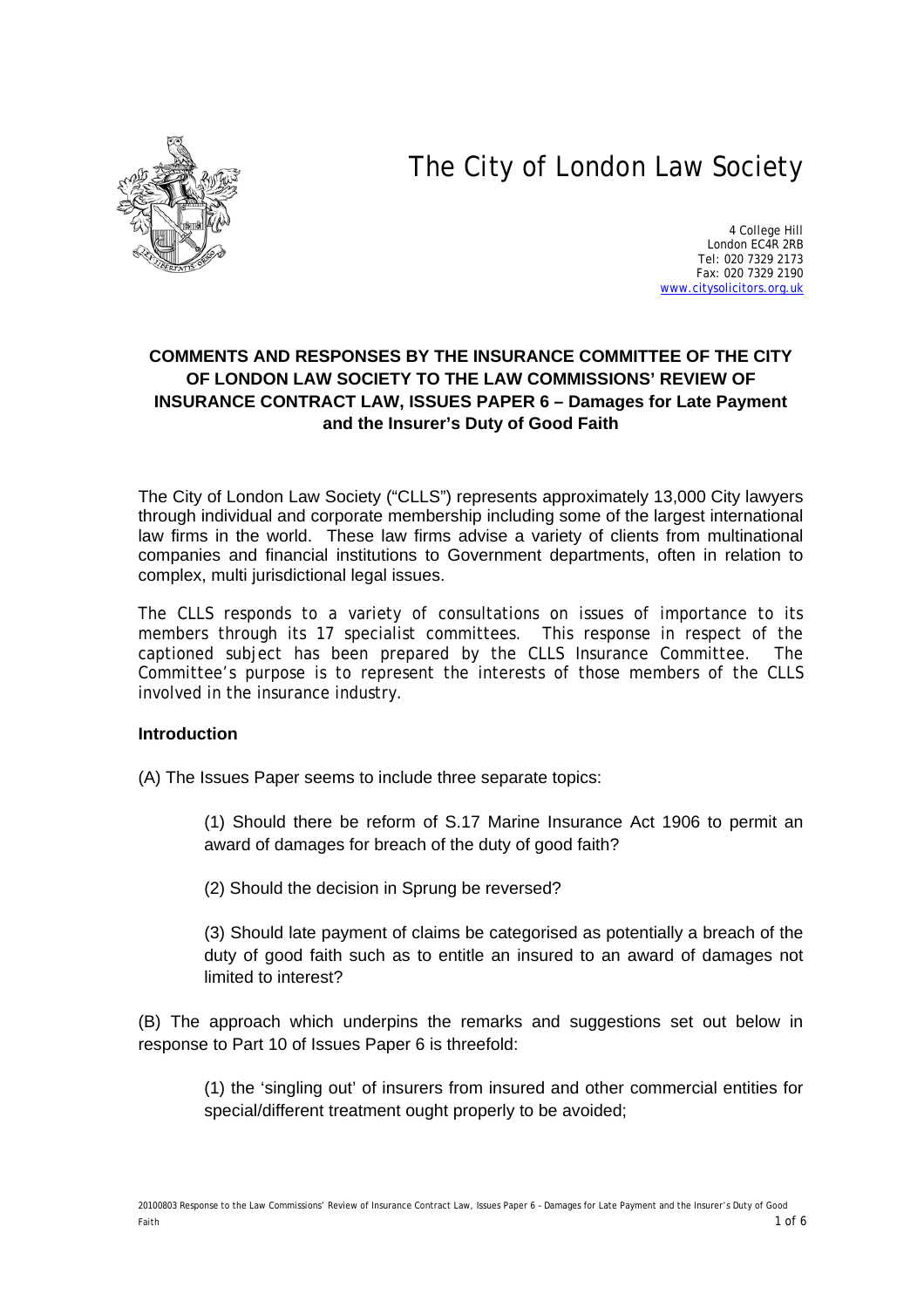(2) England in general, and London in particular, has attractions to insurers as a place to carry on business and the reasons for that are a mixture of the relative certainty perceived to exist under English insurance law and

(3) the perceived fairness of English insurance law and the expertise available to deal with disputes.

(C) Dealing briefly with the first point: an insurer in England is a commercial entity, offering a product for sale, and is, in principle, no different from many other commercial entities doing likewise. In a contract for the supply of goods or services the party with the obligation to pay is not susceptible to a claim for damages in the event of late payment beyond an award of interest. If one assumes that a sum payable under a policy of insurance is, or is no different from, a simple debt, then whilst we agree that an insurer should be liable in damages, other than interest, for late payment the same should be said of any other creditor. In so far as that is not achieved by the decision in *Sempra Metals –v- IRC* then it should be the subject of legislation

(D) As to the second point it is a matter that needs to be borne in mind when framing the scope and content of new legislation; the creation of obligations which are uncertain and which depend upon judicial or other construction before they can be fully understood and/or applied is a recipe for litigation and has little to commend it.

### **Should s.17 Marine Insurance Act 1906 be reformed?**

The short answer is 'yes' – the view taken by some of our members is that Steyn J. at first instance in *Banque Keyser Ullmann –v- Skandia* was correct and that a breach of the duty of good faith by an insurer should have a remedy in damages. We go a stage further, however, in suggesting that, to mirror English contract law generally, either party to the contract of insurance should be entitled, in the event of breach by the other party, to elect either for avoidance from the date of the breach or for damages. In this way one preserves an even playing field and fairness to those involved. In our view, however, different considerations apply to late payment of claims such that one has to develop a separate set of rules relating to claims and payment thereof if one is to maintain a position parallel to contract law in general.

We should also mention that in the experience of some of our members it is wrong to be dismissive of the right of an insured to avoid a contract of insurance which has been known and, in suitable cases, may continue to be. Whilst it does not, and is unlikely to, happen often it is still a right which has value.

We now turn to the Consultation Questions using the same numeration. Our remarks from this point deal only with the question at (A) (2) above: late payment.

## **THE LAW ON DAMAGES FOR LATE PAYMENT**

10.1 In so far as the present law entitles an insured only to interest where a claim is paid late then it is unsatisfactory and is in need of reform. As far as awards of interest are concerned, to remove doubt (which often arises where the claim is not litigated) one can enshrine the common law position as to interest in statute. If one wishes to create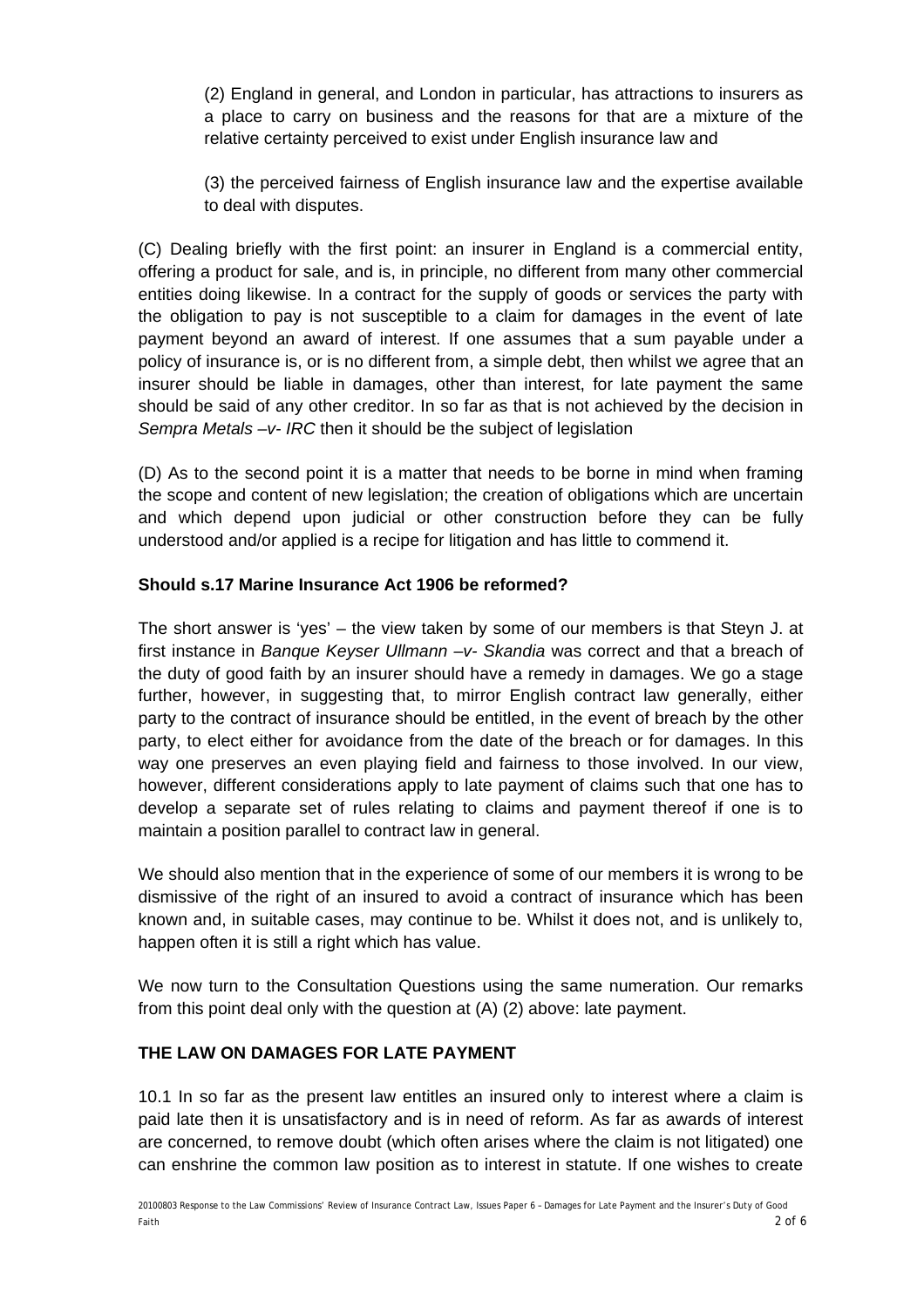an incentive, and protect the smaller business in particular, then the express extension of the Late Payment of Commercial Debts (Interest) Act 1998 to payments under policies of insurance would achieve the apparently desired object although, again in the interests of fairness, it seems reasonable to suggest that the 1998 Act should apply equally to unpaid premium or other sums due from an insured to the insurer.

10.2 and 10.3 relate to Scotland and are thought to be for Scottish lawyers to deal with rather than English.

## **LEGISLATIVE REFORM OF THE INSURER'S DUTY TO ACT IN GOOD FAITH**

10.4 We do not believe that this present area of interest, which is essentially one of claims handling issues, is the place to consider or to introduce the concept of a duty of good faith during the currency of the policy. We understand that the question of an insured's duty of good faith is to be the subject of a further Issues Paper and assume that this will include the concept of a duty which continues beyond conclusion of the contract of insurance. This would be the place to consider the issue raised here. We do not think the concept of a duty of good faith in the claims process necessary to a reversal of the *Sprung* decision (see below).

If, however, there was to be legislation as to the duty of good faith in the making and handling of claims then we suggest that the legislation should go in both directions and should spell out the duty, in principle, of each of the claimant and the insurer. Much of claims handling is, in practice, bedevilled by the apparent reluctance of insured to provide an intellectually coherent claim, supported by the right information with full disclosure of relevant or material documents. All too often it is left to the loss adjusters appointed by the insurer to compile the claim and then adjust it to the point of agreement with the insured. All too often, the claims made by insured, with or without the assistance of a loss assessor, are inflated and often, for instance, based on the false premise that the amount payable for loss of stock, plant and machinery, is to be calculated on a replacement as new basis which is, in commercial insurance, more the exception than the rule.

10.5 Items (1) to (4) are unobjectionable: indeed perhaps one should add to (1) that investigation should take place in a reasonable time. One might impose a duty upon insured to:

(1) Act promptly and reasonably to mitigate/minimise the insured loss (thus resolving the difficulties left by *Yorkshire Water –v- Sun Alliance*)

(2) Present its claim in reasonable detail within such time as may be agreed or a reasonable time after the loss.

(3) Disclose all documents which may be material to the claim or the insurers' investigation of it.

(4) Respond to requests by the insurer for documents and information within a reasonable time of the request being made.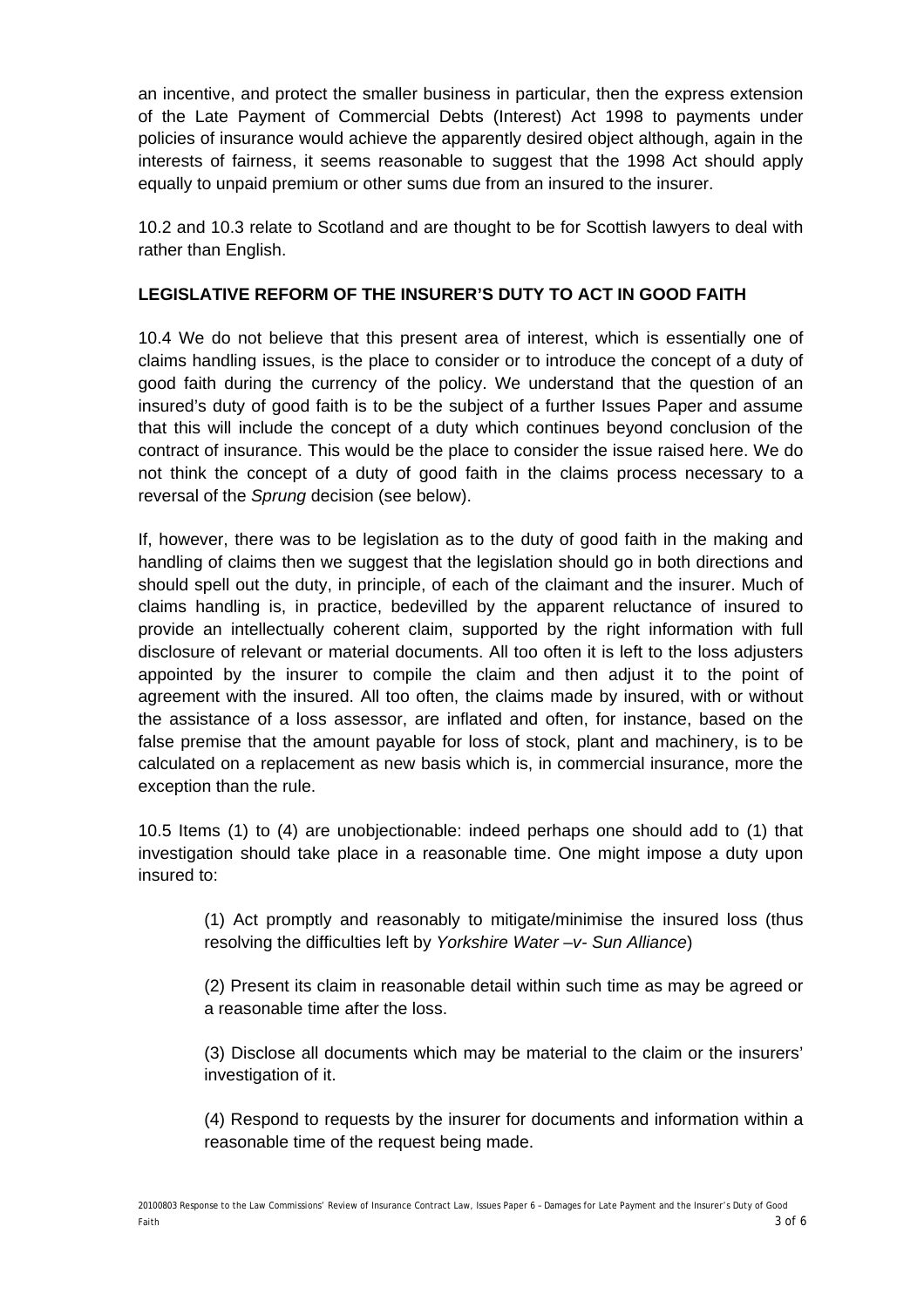In response to those who might say that (1) to (4) above are implicit, so are (1) to (4) at 10.5 of the Issues Paper. Our point is that if we are going to enshrine this kind of obligation in legislation then it should go both ways and not appear to impose on one party for the exclusive benefit of another.

10.6 We refer to (A) and (C) above: any list should be exhaustive. The alternative leaves an area of doubt as to what other terms may be applied which is not at all attractive to those who commit significant resource to establishment of their insurance business in England or to those who are in the unfortunate position of having to make a claim. If there is to be an exhaustive list then there are sufficient trade bodies (ABI, Lloyd's, IUA, AIRMIC, BIBA, BILA for instance) well able to put both sides of the story and develop a fuller set of guidelines if required.

### **Damages for breach of good faith**

10.7 We agree that an insured should have a remedy in damages (see below) but not using the concept of the duty good faith during the currency of the policy.

10.8 Damages should be limited to losses within the contemplation of the parties at the time of the contract. In our understanding the current state of English Law is that where parties are in contract they are presumed to have stipulated for the various aspects of their relationship and the rights and liabilities arising such that a party can owe no greater duty in tort than he or she can by virtue of the contract. The use of a concurrent tort remedy could, therefore, benefit only a third party who is unlikely to be a potential claimant. The addition of a new tort remedy unilaterally available to an insured against insurers is unlikely to contribute to the continuation of England's pre-eminence as a popular place to do insurance business.

## **Delay during litigation**

10.9 Loss caused by delay in litigation should not be precluded: the loss should be treated in no way different to an award of interest on the premise that, if the insurer is unsuccessful in the litigation, it will have interest and damages to pay having had them in its pocket for the duration of the litigation. If, on the other hand, the insurer is successful the problem will most likely not arise.

### **A non-excludable duty**

10.10 Since parties to a contract are free to stipulate the terms of their bargain as they please it should be permissible for exclusion of the duties.

### **Impact of reform of the insurer's duty of good faith**

10.11 The reforms as contemplated by the Issue Paper offer no benefit to insurers: they are, almost entirely, 'anti-insurer' in character. Our impression is that those reforms will increase claims costs which will inevitably mean a rise in premiums. If one wants to achieve a nil increase in premium from today's levels then the answer can only be to do nothing.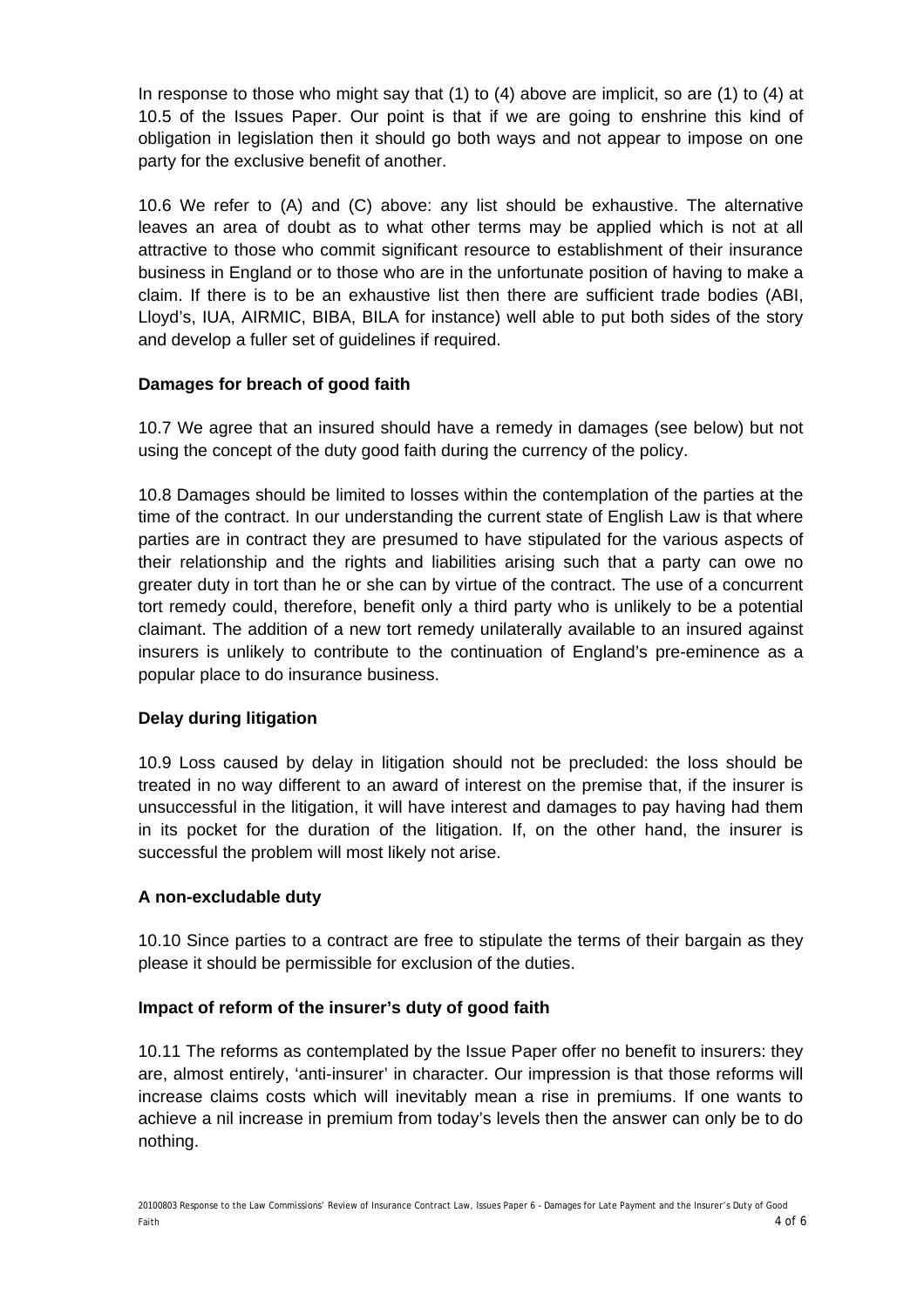10.12 The number of successful claims is impossible to predict; the assertion that the number will be low can only be to justify the need for reform on the basis that it will make little difference; an argument, we observe, in favour of doing nothing!

## **THE "STRICT LIABILITY" APPROACH: REVERSING THE DECISION IN** *SPRUNG*

10.13 (1) We are not persuaded that the correct characterisation of an insurers duty is to prevent the loss from happening. It is, rather, to pay an indemnity equal to the insured loss sustained by the insured which is, we believe, quite clearly reflected by the terms of most current insurance policy wordings.

(2) We agree that late payment should entitle an insured to damages for foreseeable losses beyond an award of interest. In our view this is best achieved by the implication of a term into the contract of insurance to the effect that payment should be within a reasonable time of the occurrence of the loss. As to what is reasonable that is something that the courts are better placed to grapple with. As an aside a question will arise as to commencement of the limitation period: as English Law stands commencement is from the date of the loss which is a known and certain position. A failure to pay will necessarily be later in time. Rather than have two separate dates for commencement of limitation it is our view that there should be one and that it should be the date of loss as being a certain and known date. There was some support amongst our number for the Scottish system.

(3) See 10.10 above – the parties should be free to contract as they see fit.

10.14 Properly and carefully drafted legislation is preferable to achieve clarity.

## **Impact of reversing** *Sprung*

10.15 See 10.11 and 10.12 above. Our impression is of a serious volume of claims by aggrieved insured in the event that reforms as advocated by the Issues Paper are put in place.

## **DAMAGES FOR CONSUMERS' DISTRESS, INCONVENIENCE OR DISCOMFORT**

10.16 In cases of unreasonable refusal to pay claims, as distinct from late payment cases, and where the insurance is personal to the insured (travel, health etc) and is not business related then an award of this kind is reasonable in principle.

10.17 Awards of this kind are better left to the courts.

10.18 Awards should be proportionate to the value of the claim

24 June 2010

© CITY OF LONDON LAW SOCIETY 2010. All rights reserved. This paper has been prepared as part of a consultation process.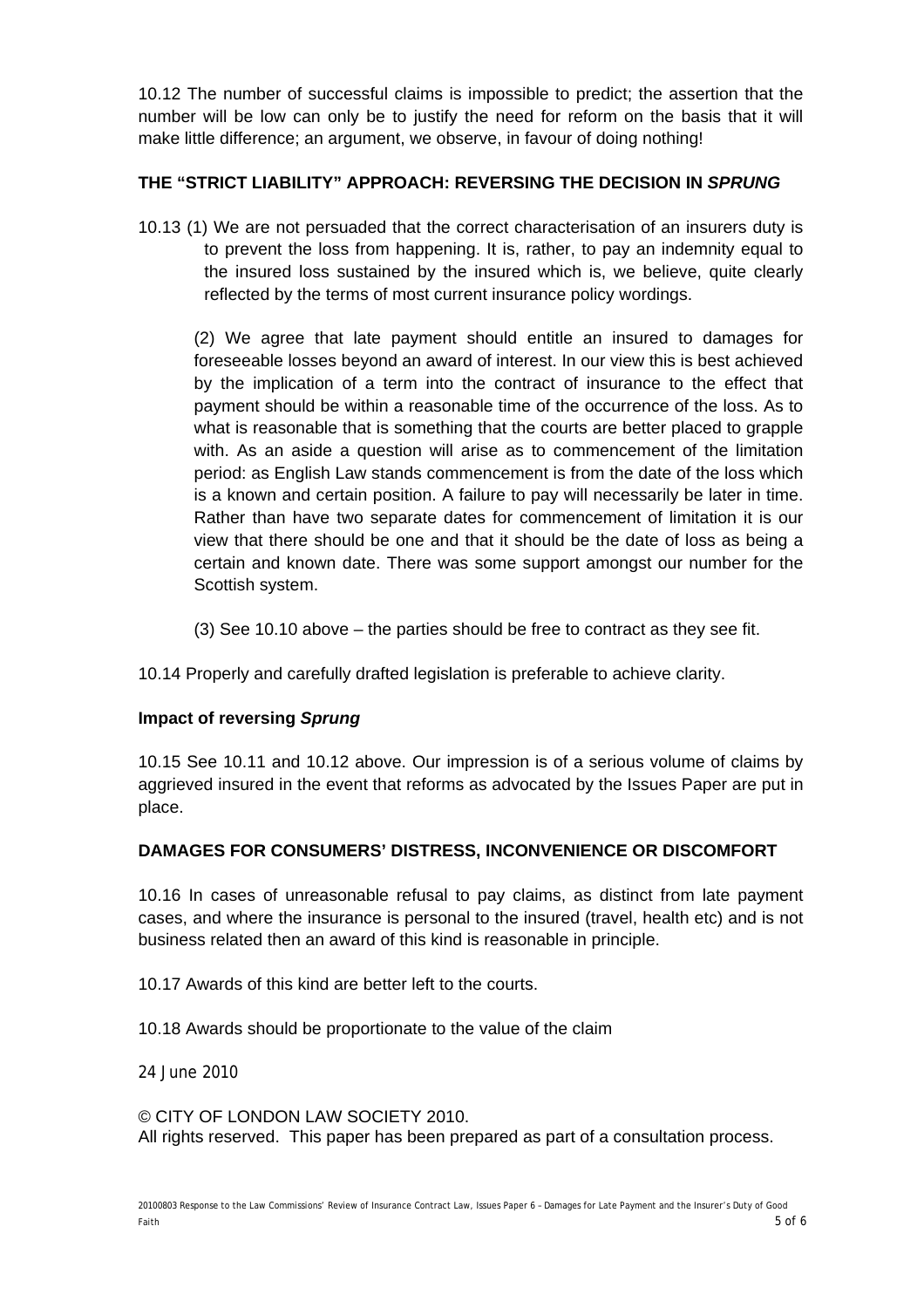Its contents should not be taken as legal advice in relation to a particular situation or transaction.

20100803 Response to the Law Commissions' Review of Insurance Contract Law, Issues Paper 6 – Damages for Late Payment and the Insurer's Duty of Good Faith  $6$  of  $7$